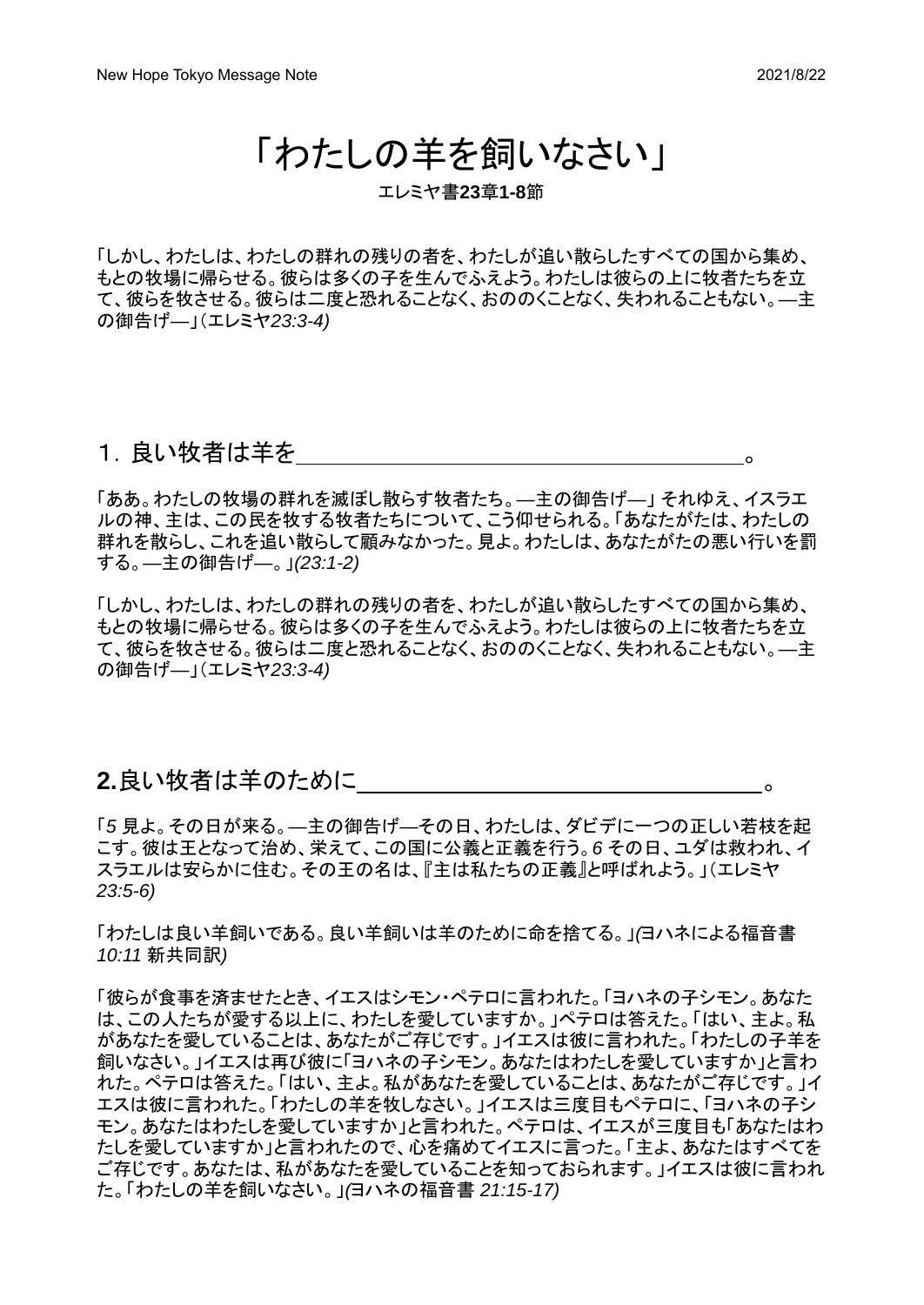「*7* それゆえ、見よ、このような日が来る。*―*主の御告げ*―*その日には、彼らは、『イスラエルの 子らをエジプトの国から上らせた主は生きておられる』とはもう言わないで、*8* 『イスラエルの家 のすえを北の国や、彼らの散らされたすべての地方から上らせた主は生きておられる』と言っ て、自分たちの土地に住むようになる。」(エレミヤ*23:7-8)*

「私たちは自分たちに対する神の愛を知り、また信じています。神は愛です。愛のうちにとどま る人は神のうちにとどまり、神もその人のうちにとどまっておられます。」*(*ヨハネの手紙 第一 *4:16)*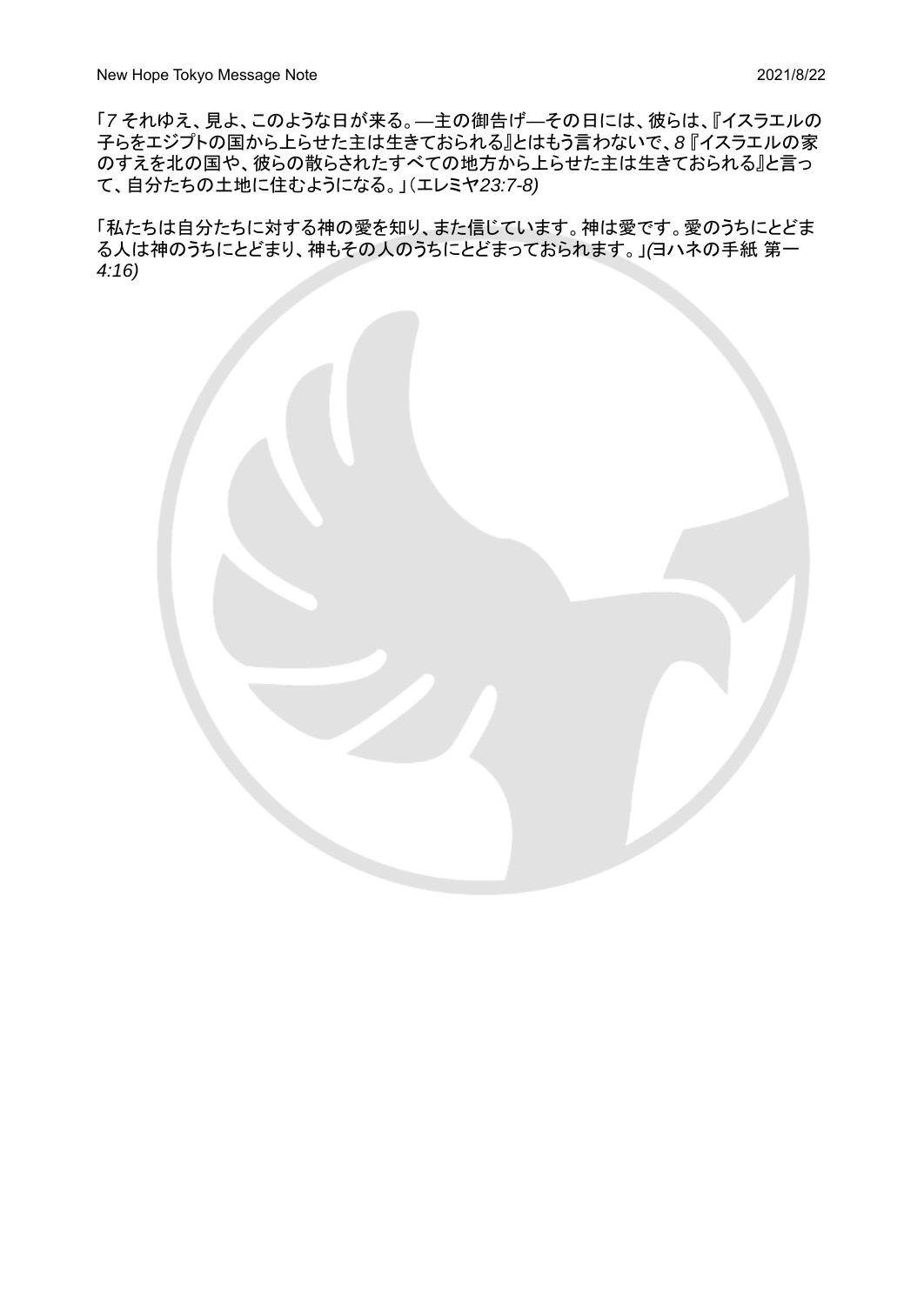## **"Tend My Sheep" Jeremiah 23:1-8**

*"Then I Myself will gather the remnant of My flock out of all the countries where I have driven them and bring them back to their pasture, and they will be fruitful and multiply. I will also raise up shepherds over them and they will tend them; and they will not be afraid any longer, nor be terrified, nor will any be missing," declares the Lord." (Jeremiah 23:3-4 - NASB1995)*

### 1.**Good shepherds their sheep.**

*" Woe to the shepherds who are destroying and scattering the sheep of My pasture!" declares the Lord. Therefore thus says the Lord God of Israel concerning the shepherds who are tending My people: "You have scattered My flock and driven them away, and have not attended to them; behold, I am about to attend to you for the evil of your deeds," declares the Lord."(Jeremiah 23:1-2 NASB1995)*

*"Then I Myself will gather the remnant of My flock out of all the countries where I have driven them and bring them back to their pasture, and they will be fruitful and multiply. I will also raise up shepherds over them and they will tend them; and they will not be afraid any longer, nor be terrified, nor will any be missing," declares the Lord."(Jeremiah 23:3-4 - NASB1995)*

### **2. Good shepherds their lives for their sheep.**

*"Behold, the days are coming," declares the Lord, "When I will raise up for David a righteous Branch; And He will reign as king and act wisely And do justice and righteousness in the land. "In His days Judah will be saved, And Israel will dwell securely; And this is His name by which He will be called, 'The Lord our righteousness.'(Jeremiah 23:5-6 NASB1995)*

*"I am the good shepherd; the good shepherd lays down His life for the sheep" (John 10:11 NASB1995)*

*"So when they had finished breakfast, Jesus said to Simon Peter, "Simon, son of John, do you love Me more than these?" He said to Him, "Yes, Lord; You know that I love You." He said to him, "Tend My lambs." He said to him again a second time, "Simon, son of John, do you love Me?" He said to Him, "Yes, Lord; You know that I love You." He said to him, "Shepherd My sheep." He said to him the third time, "Simon, son of John, do you love Me?" Peter was grieved because He said to him the third time, "Do you love Me?" And he said to Him, "Lord, You know all things; You know that I love You." Jesus said to him, "Tend My sheep.(John 21:15-17 NASB1995)*